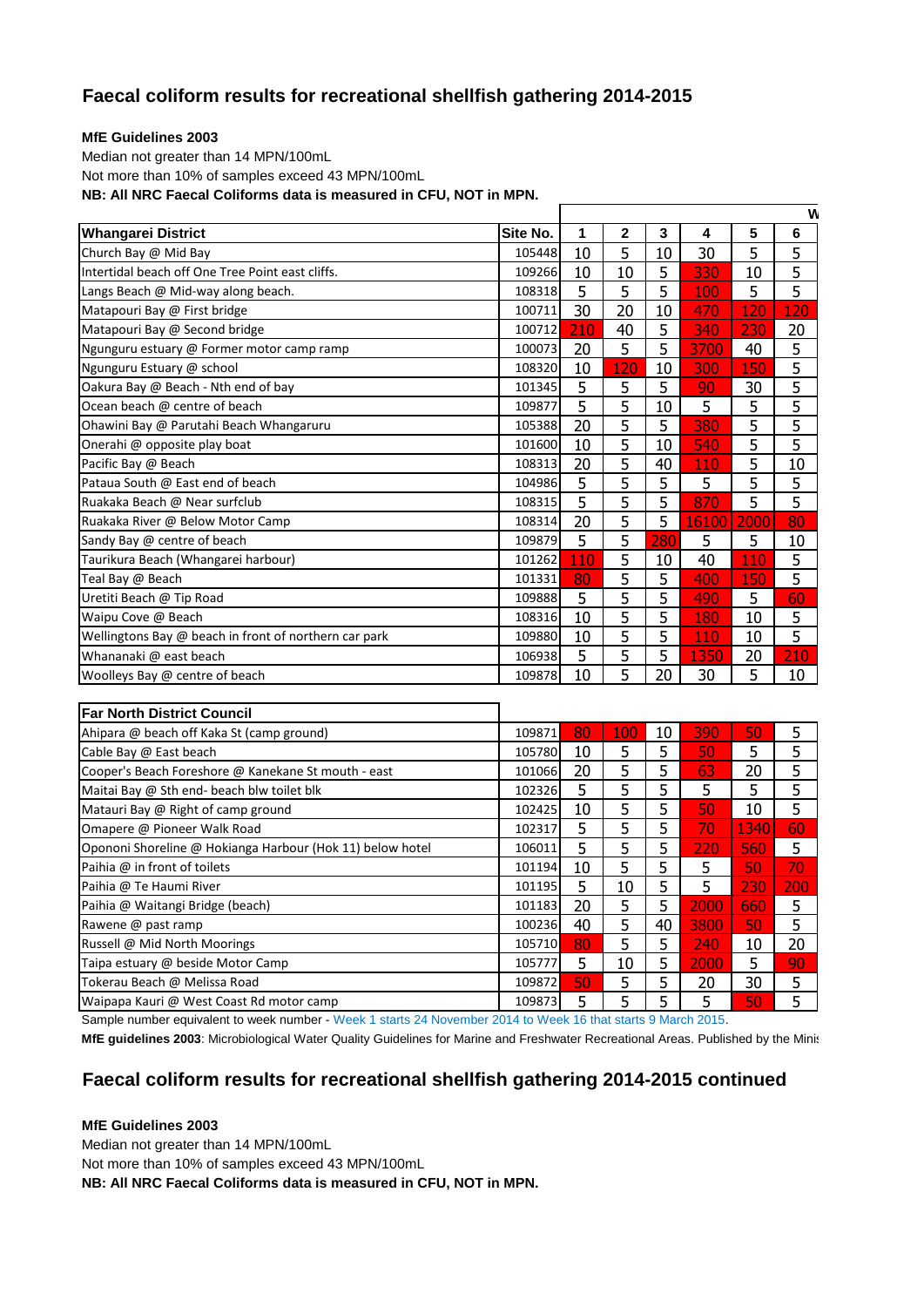| Kaipara District Council               | Site No. |      | າ | 3  |       | 5  | 6   |
|----------------------------------------|----------|------|---|----|-------|----|-----|
| Baylys beach @ Sea View Rd             | 109876   |      |   |    | 5     |    |     |
| Glinks Gully @ Beach off Marine Dv     | 100798   | 5    |   |    |       | 10 | 5   |
| Mangawhai Harbour @ Picnic Bay         | 110322   | 10   |   |    | 240   | 5  | 10  |
| Mangawhai Heads @ Motor Camp foreshore | 101210   | 60   |   | 20 | 10800 | 20 | 5   |
| Mangawhai Heads @ open coast           | 109890   | 10   |   |    | 760   | 5  | 10  |
| Omamari Beach @ beach by stream        | 109875   | 5    |   |    | 240   | 5  | 5   |
| Pahi @ 150 mtrs NW of jetty            | 102198   | 3600 | 5 |    | 3100  | 5  |     |
| Tinopai @ below shops                  | 102310   | 10   |   |    | 400   | 5  | 154 |
| Tinopai @ Foreshore blw Puapua Creek   | 101232   |      |   |    | 510   | 10 | 100 |

Sample number equivalent to week number - Week 1 starts 24 November 2014 to Week 16 that starts 9 March 2015. MfE guidelines 2003: Microbiological Water Quality Guidelines for Marine and Freshwater Recreational Areas. Published by the Minis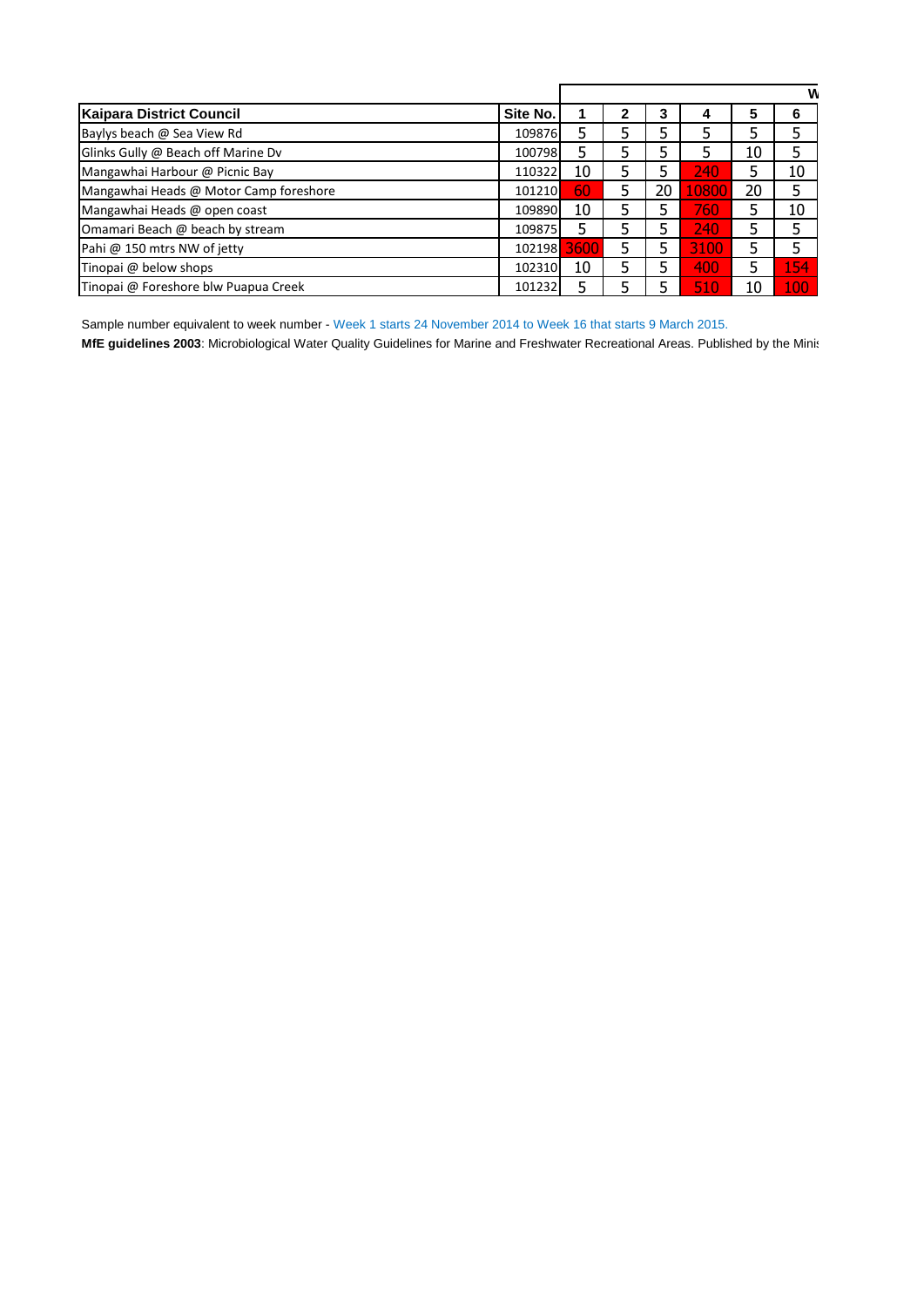

| <i>l</i> eek |     |     |     |     |    |    |    |                |                   |                         |        |             |
|--------------|-----|-----|-----|-----|----|----|----|----------------|-------------------|-------------------------|--------|-------------|
| 7            | 8   | 9   | 10  | 11  | 12 | 13 | 14 | <b>Samples</b> | <b>Exceedance</b> | % Exceedance            | Median | Pass/Fail   |
| 5            | 5   | 5   | 5   | 5   | 5  | 5  | 5  | 14             | 0                 | 0                       | 5      | <b>Pass</b> |
| 5            | 20  | 5   | 5   | 5   | 5  | 5  | 5  | 14             | 1                 | 7                       | 5      | <b>Pass</b> |
| 5            | 5   | 5   | 5   | 5   | 5  | 5  | 5  | 14             | 1                 | $\overline{7}$          | 5      | <b>Pass</b> |
| 10           | 10  | 190 | 80  | 70  | 5  | 30 | 5  | 14             | 6                 | 43                      | 30     | Fail        |
| 10           | 5   | 90  | 80  | 40  | 5  | 10 | 10 | 14             | 5                 | 36                      | 30     | Fail        |
| 5            | 5   | 10  | 10  | 5   | 5  | 5  | 5  | 14             | 1                 | 7                       | 5      | <b>Pass</b> |
| 5            | 160 | 10  | 5   | 20  | 5  | 5  | 5  | 14             | 4                 | 29                      | 10     | Fail        |
| 5            | 10  | 5   | 5   | 40  | 5  |    |    | 12             | $\mathbf 1$       | 8                       | 5      | <b>Pass</b> |
| 5            | 5   | 5   | 5   | 5   | 5  | 5  |    | 13             | $\mathbf 0$       | $\mathbf 0$             | 5      | Pass        |
| 5            | 5   | 5   | 5   | 70  | 20 |    |    | 12             | $\overline{c}$    | 17                      | 5      | Fail        |
| 20           | 5   | 5   | 5   | 110 | 5  | 5  | 5  | 14             | $\overline{c}$    | 14                      | 5      | Fail        |
| 5            | 5   | 5   | 5   | 5   | 20 | 5  | 40 | 14             | 1                 | 7                       | 5      | <b>Pass</b> |
| 10           | 5   | 10  | 20  | 5   | 5  | 5  | 10 | 14             | 0                 | $\mathsf 0$             | 5      | <b>Pass</b> |
| 5            | 5   | 5   | 5   | 10  | 5  | 5  | 5  | 14             | 1                 | $\overline{7}$          | 5      | <b>Pass</b> |
| 5            | 10  | 130 | 5   | 100 | 30 | 10 | 5  | 14             | 5                 | 36                      | 15     | Fail        |
| 5            | 5   | 20  | 5   | 5   | 10 | 5  | 10 | 14             | 1                 | 7                       | 5      | <b>Pass</b> |
| 20           | 5   | 200 | 240 | 40  | 5  | 5  | 10 | 14             | $\overline{4}$    | 29                      | 15     | Fail        |
| 20           | 5   | 130 | 5   | 50  | 5  |    |    | 12             | 5                 | 42                      | 12.5   | Fail        |
| 5            | 5   | 5   | 5   | 5   | 5  | 5  | 5  | 14             | $\overline{c}$    | 14                      | 5      | Fail        |
| 10           | 5   | 10  | 5   | 20  | 5  | 5  | 5  | 14             | 1                 | $\overline{\mathbf{7}}$ | 5      | <b>Pass</b> |
| 5            | 10  | 5   | 10  | 10  | 10 | 5  | 5  | 14             | 1                 | $\overline{7}$          | 7.5    | <b>Pass</b> |
| 5            | 30  | 30  | 40  | 5   | 5  | 5  | 10 | 14             | $\overline{2}$    | 14                      | 7.5    | Fail        |
| 5            | 10  | 5   | 5   | 5   | 5  | 5  | 5  | 14             | 0                 | 0                       | 5      | <b>Pass</b> |
|              |     |     |     |     |    |    |    |                |                   |                         |        |             |
| 5            | 5   | 20  | 5   | 10  | 5  |    |    | 12             | 4                 | 33                      | 10     | Fail        |
| 5            | 5   | 10  | 20  | 40  | 5  |    |    | 12             | 1                 | 8                       | 5      | <b>Pass</b> |
| 30           | 5   | 40  | 5   | 10  | 10 |    |    | 12             | 1                 | 8                       | 10     | <b>Pass</b> |
| 30           | 10  | 5   | 5   | 140 | 5  |    |    | 12             | 1                 | 8                       | 5      | <b>Pass</b> |
| 5            | 5   | 20  | 5   | 30  | 10 |    |    | 12             | 1                 | 8                       | 7.5    | <b>Pass</b> |
| 20           | 5   | 5   | 10  | 5   | 10 |    |    | 12             | 3                 | 25                      | 7.5    | Fail        |
| 10           | 5   | 5   | 5   | 30  | 5  |    |    | 12             | $\overline{2}$    | 17                      | 5      | Fail        |
| 5            | 10  | 5   | 5   | 5   | 30 | 20 |    | 13             | $\overline{c}$    | 15                      | 5      | Fail        |
| 5            | 5   | 5   | 5   | 20  | 50 | 5  | 50 | 14             | 4                 | 29                      | 5      | Fail        |
| 5            | 5   | 10  | 5   | 5   | 10 |    |    | 12             | $\overline{c}$    | 17                      | 5      | Fail        |
| 10           | 5   | 10  | 5   | 10  | 30 |    |    | 12             | $\overline{c}$    | 17                      | 10     | Fail        |
| 20           | 5   | 5   | 5   | 30  | 5  |    |    | 12             | $\overline{c}$    | 17                      | 7.5    | Fail        |
| 5            | 5   | 10  | 30  | 5   | 5  |    |    | 12             | $\overline{c}$    | 17                      | 5      | Fail        |
| 5            | 5   | 5   | 5   | 5   | 5  |    |    | 12             | 1                 | 8                       | 5      | <b>Pass</b> |
| 5            | 5   | 5   | 5   | 5   | 5  |    |    | 12             | 1                 | 8                       | 5      | <b>Pass</b> |

stry for the Environment.